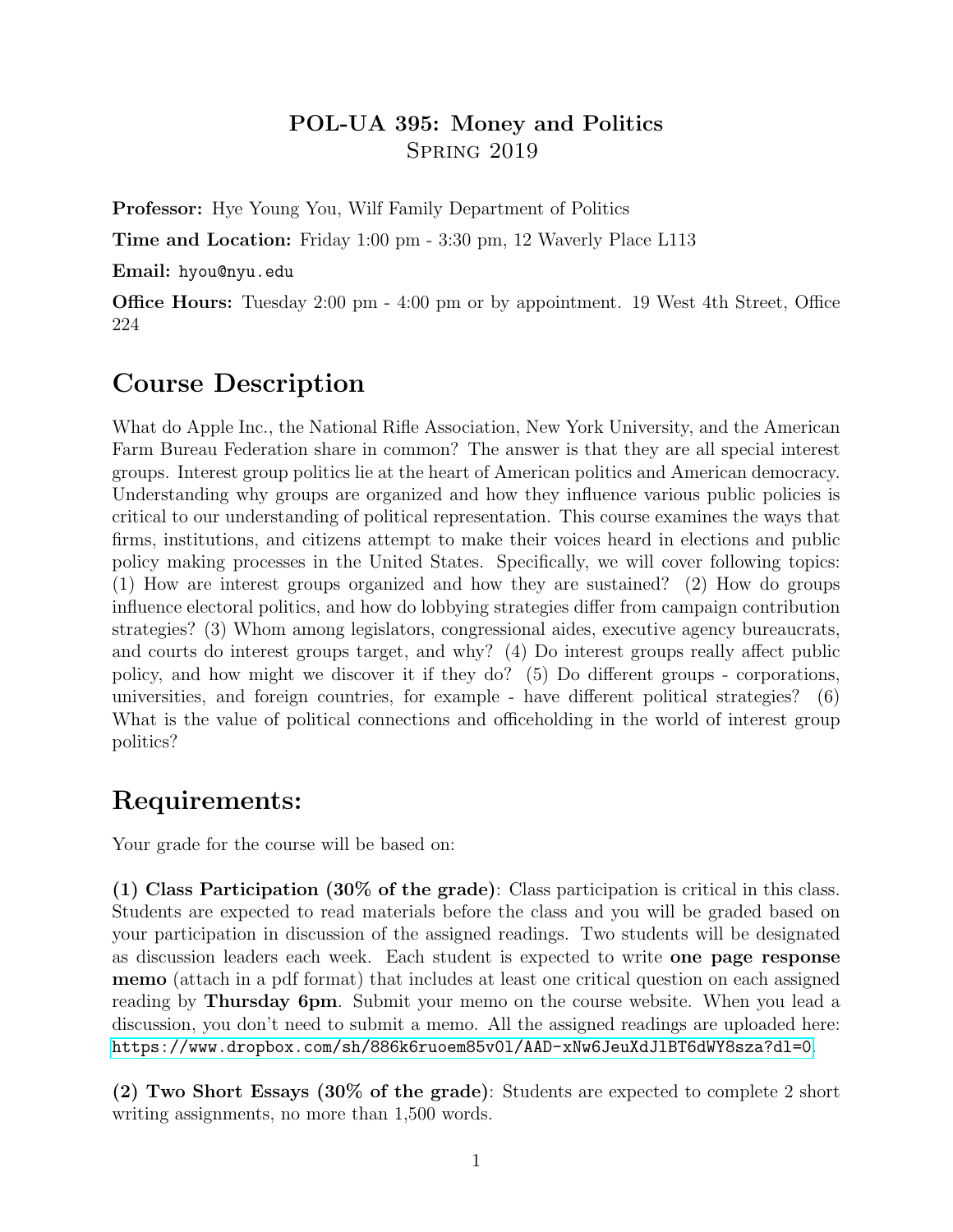- Assignment  $\#1$ : Select an interest group of your own choice. Then (1) write a brief history of the organization; (2) explain whether it is membership based on an institution; (3) explore and discuss its strategy of campaign contributions for the 2018 election cycle. Due: 3/8 (Friday) 5pm.
- Assignment  $#2$ : Select two organizations in a similar sector (e.g., two firms in the same sector, two universities, or two local governments). Then (1) write a brief description of each group; (2) compare their lobbying expenditures in 2018; (3) discuss the similarities and the differences in their lobbying activities in 2018. Due:  $4/26$  (Friday) 5pm.

#### (3) A Final Paper  $(40\%$  of the grade): A  $4000$  words paper. Due: May 17th (Friday), 5pm.

- A. Choose one big piece of legislation (such as the Dodd-Frank or the American Health Care Act) or one big issue (such as gun control or immigration). Then dig deeply into campaign contributions and lobbying strategy by different stakeholders for the topic that you choose. Who are the big and small players in this issue area? How much money do they have/spend in campaign contributions and which members of Congress do groups donate to? How much do groups spend in lobbying? Which lobbying firms represent them? Which agencies do they target in their lobbying? Then, in the student's opinion, which organizations are doing the best and worst jobs influencing policy in this area? What could the various players be doing differently to gain or wield more influence than they currently have?
- B. Go to visit a lobbyist who represents either your home town/ state/ country, New York University, New York City, or an issue that you care about, either at the local/state or federal level. Do an interview and write describing this person's work, issue priority, their campaign and lobbying strategy, how much influence this person thinks they have etc. Evaluate the lobbyist or the institution's political activity based on the theories and frames we cover during the course.

#### \*\* Students are required to discuss their final paper topic with the instructor no later than Spring break \*\*

Late assignment will be penalized 1/2 letter grade per day, with the first penally applied immediately after the assignment is due. When submitting by email, make sure to attach the file.

# Laptop/Tablet Policy

When used in the class for non-class purpose, laptops/tablets (and, likewise, any other electronic device) can be distracting to other students and to the course instructor. Consequently, the policy for this course is that laptops/tablets are not allowed unless you request my permission to use the equipment for the sole purpose of taking notes. Permission must be requested in person, in my office hours or by email. Lack of compliance with this policy will result in a failing participation grade.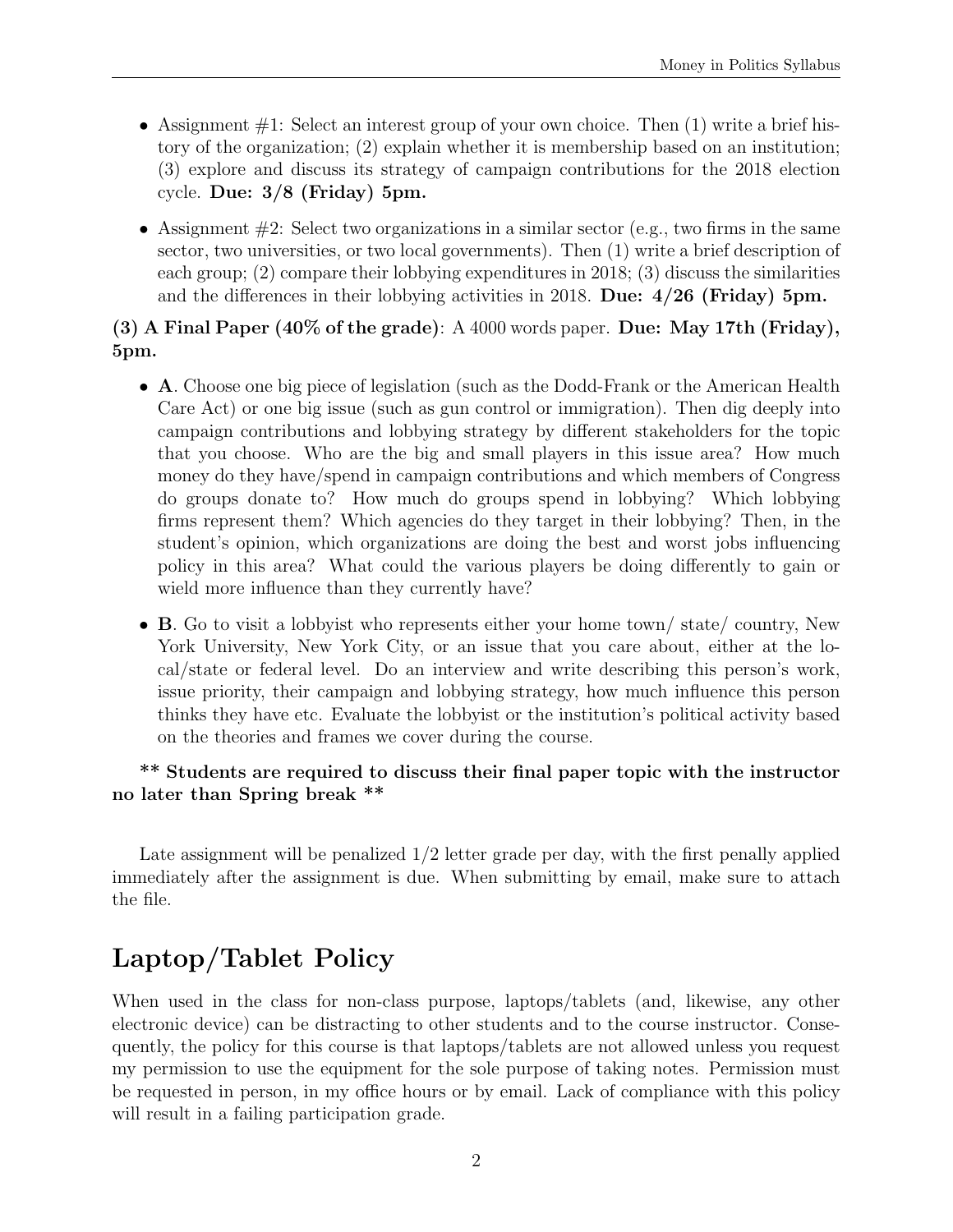# Collaboration Policy Statement and the Honor Code

I encourage discussion outside the classroom of readings and topics, but the essays and the paper you submit should be entirely your own. If you use sources outside the syllabus you must adhere to standard citation practices and properly cite any books, articles, websites, lectures, etc. that have helped you with your work.

# Useful Data Sources

Below are the useful webpages that provide various data for interest group activities, including campaign contributions, campaign expenditures, and lobbying activity.

1. Center for Responsive Politics: <https://www.opensecrets.org/bulk-data/downloads>

2. Databas on Ideology, Money in Politics, and Elections (DIME): [https://data.stanford.](https://data.stanford.edu/dime) [edu/dime](https://data.stanford.edu/dime)

3. Lobbying Disclosure Act Database: [https://soprweb.senate.gov/index.cfm?event=](https://soprweb.senate.gov/index.cfm?event=selectfields) [selectfields](https://soprweb.senate.gov/index.cfm?event=selectfields) and <https://www.lobbyview.org/#!/>

4. Foreign Lobbying Data: <www.fara.gov> and <https://www.opensecrets.org/fara>

# Topics:

### 1. Introduction and Overview (2/1)

### 2. Basic Survey of Interest Groups (2/8)

Madison, James. The Federalist  $#10$ .

Allard, Nicholas. 2008. "Lobbying is an Honorable Profession: The Right to Petition and the Competition to be Right." Stanford Law and Policy Review 19(1): 23-68.

Schlozman, Kay L., Sidney Verba, and Henry Brady. 2012. "Introduction: Democracy and Political Voice" in The Heavenly Chorus: Unequal Political Voice and the Broken Promise of American Democracy. Princeton: Princeton University Press. Ch. 1.

Schlozman, Kay et al. 2015. "Organization and the Democratic Representation of Interests: What Does It Mean When Those Organizations Have No Members?" *Perspectives on Poli*tics  $13(4)$ : 1017-1029.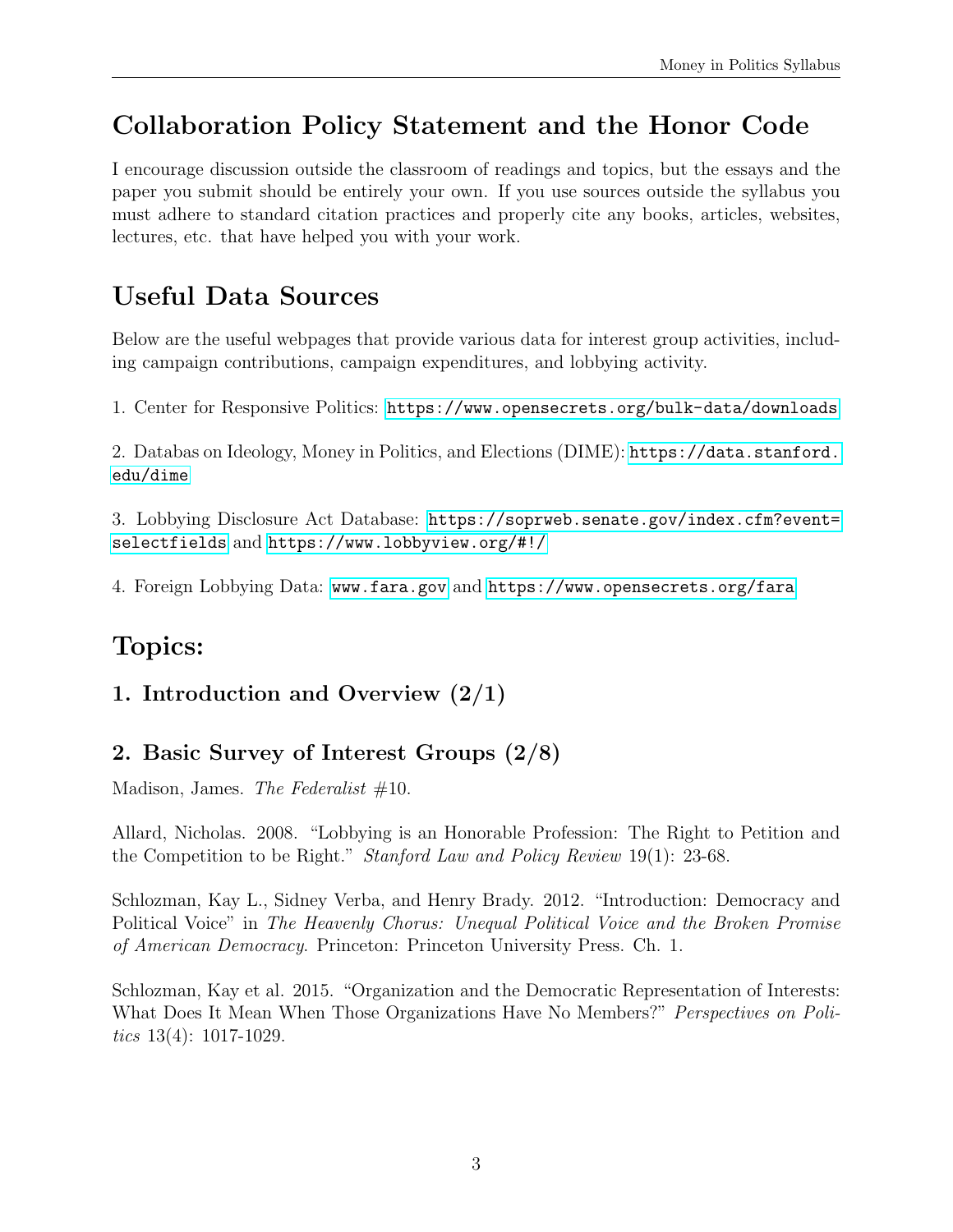## 3. Special Topic: Introduction to Regression and Data (2/15)

\*\* Angirst, Joshua, and Jorn-Steffen Pischke. 2015. Mastering Metrics: The Path from *Cause to Effect.* Princeton: Princeton University Press. Ch.2 (pp. 47-68) \*\* (no need to write a memo)

Jacobson, Gary. 2006. "The Effects of Campaign Spending in Congressional Elections." in Capturing Campaign Effects. Henry Brady and Richard Johnson (eds.). Ann Arbor: University of Michigan Press. pp. 199-220.

### 4. Campaign Contributions I: Motivations (2/22)

Kalla, Joshua, and David Broockman. 2016. "Campaign Contributions Facilitate Access to Congressional Officials: A Randomized Field Experiment." American Journal of Political Science 60(3): 545-558.

Ansolabehere, Stephen, John M. de Figueiredo, and James M. Snyder, Jr. 2003. "Why is There So Little Money in U.S. Politics?" Journal of Economic Perspectives 17: 105-130.

## 5. Campaign Contributions II: Gender Inequality (3/1)

Crowder-Meyer, Melody, and Rosalyn Cooperman. 2018. "Can't Buy Them Love: How Party Culture Among Donors Contributes to the Party Gap in Women's Representation." Journal of Politics 80(3):1211-1224.

Barber, Michael, Daniel Butler, and Jessica Preece. 2016. "Gender Inequality in Campaign Finance." Quarterly Journal of Political Science 11(2): 219-248.

## 6. Research Mentoring Session I (3/8)

Students are expected to meet with the instructor in this week to discuss their first memo assignment and the final paper. No class on 3/8.

## 7. Effects of Money on Policy Outcomes (3/15)

Page, Benjamin, Larry Bartels, and Jason Seawright. 2013. "Democracy and the Policy Preference of Wealthy Americans." *Perspectives on Politics* 11(1): 51-73.

Gilens, Martin, and Benjamin Page. 2014. "Testing Theories of American Politics: Elites, Interest Groups, and Average Citizens." Perspective on Politics 12(3). pp. 564-581.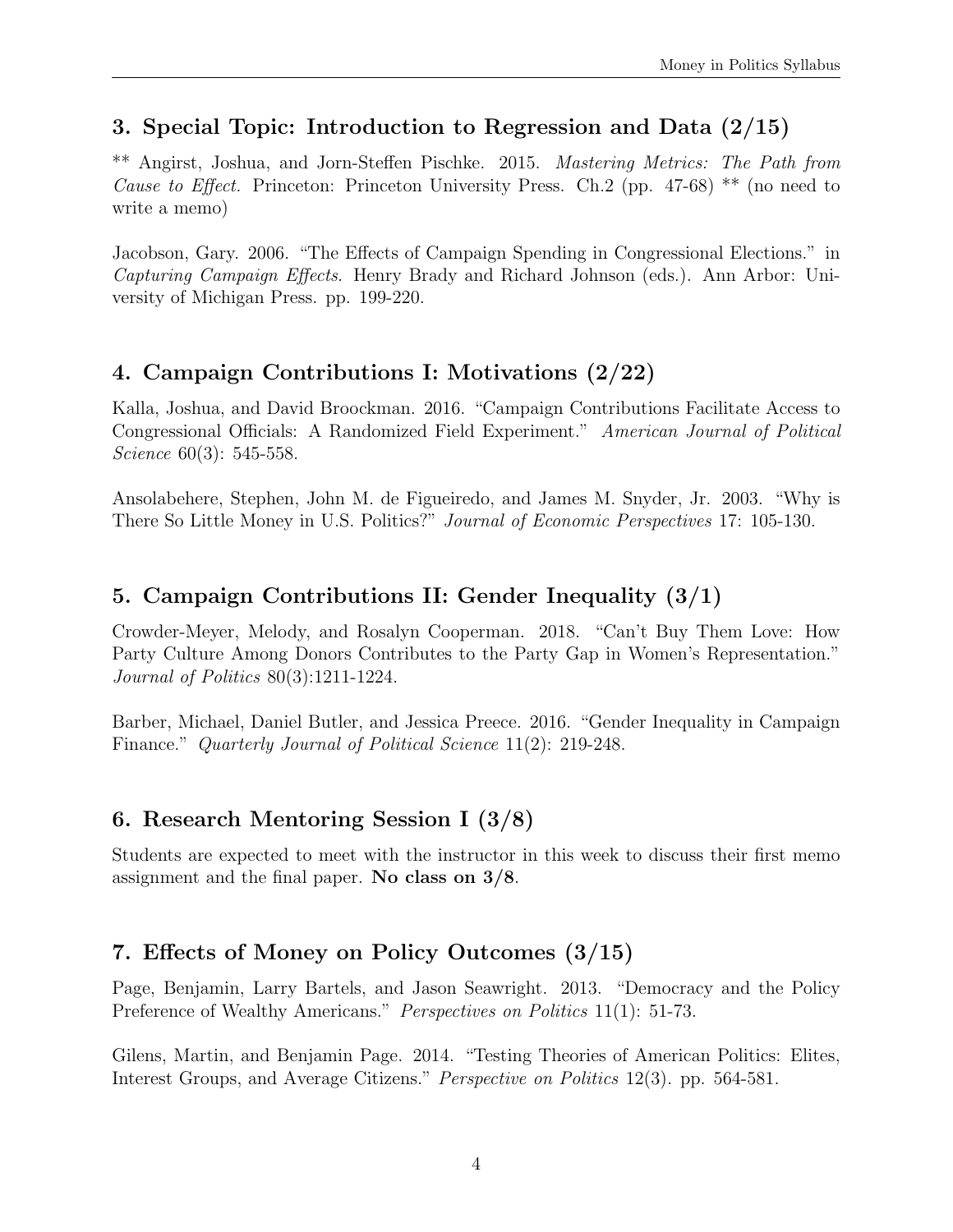Fowler, Anthony, Haritz Garro, and Jorg Spenkuch. 2019. "Quid Pro Quo? Corporate Returns to Campaign Contributions." Journal of Politics (Forthcoming).

#### \*\* No Class on March 22th: Spring Break \*\*

#### 8. Campaign Finance Regulation and Candidate Selection (3/29)

Kang, Michael. 2012. "The End of Campaign Finance Law." *Virginia Law Review* 98(1): 1-65.

Barber, Michael. 2016. "Ideological Donors, Contribution Limits, and the Polarization of American Legislatures." *Journal of Politics* 78(1): 296-310.

#### 9. Lobbying  $(4/5)$

Drutman, Lee. 2010. "The Business of America is Lobbying: Explaining the Growth of Corporate Political Activity in Washington, DC." University of California, Berkeley, PhD Dissertation.

You, Hye Young. 2017. "Ex Post Lobbying." *Journal of Politics* 79(4): 1162-1176.

#### 10. Revolving Door Lobbyists (4/12)

Blanes i Vidal, Jordi, Mirko Draca, and Christian Fons-Rosen. 2012. "Revolving Door Lobbyists." American Economic Review 102: 3731-3748.

Palmer, Maxwell, and Benjamin Schneer. 2016. "Capitol Gains: The Returns to Elected Office from Corporate Board Directorship." Journal of Politics 78(1): 181- 196.

#### 11. Universities and Local Governments as Lobbyists (4/19)

de Figueiredo, John M., and Brian S. Silverman. 2006. "Academic Earmarks and the Returns to Lobbying." Journal of Law and Economics 49: 597-625.

Goldstein, Rebecca, and Hye Young You. 2017. "Cities as Lobbyists." American Journal of Political Science 61(4): 864-876..